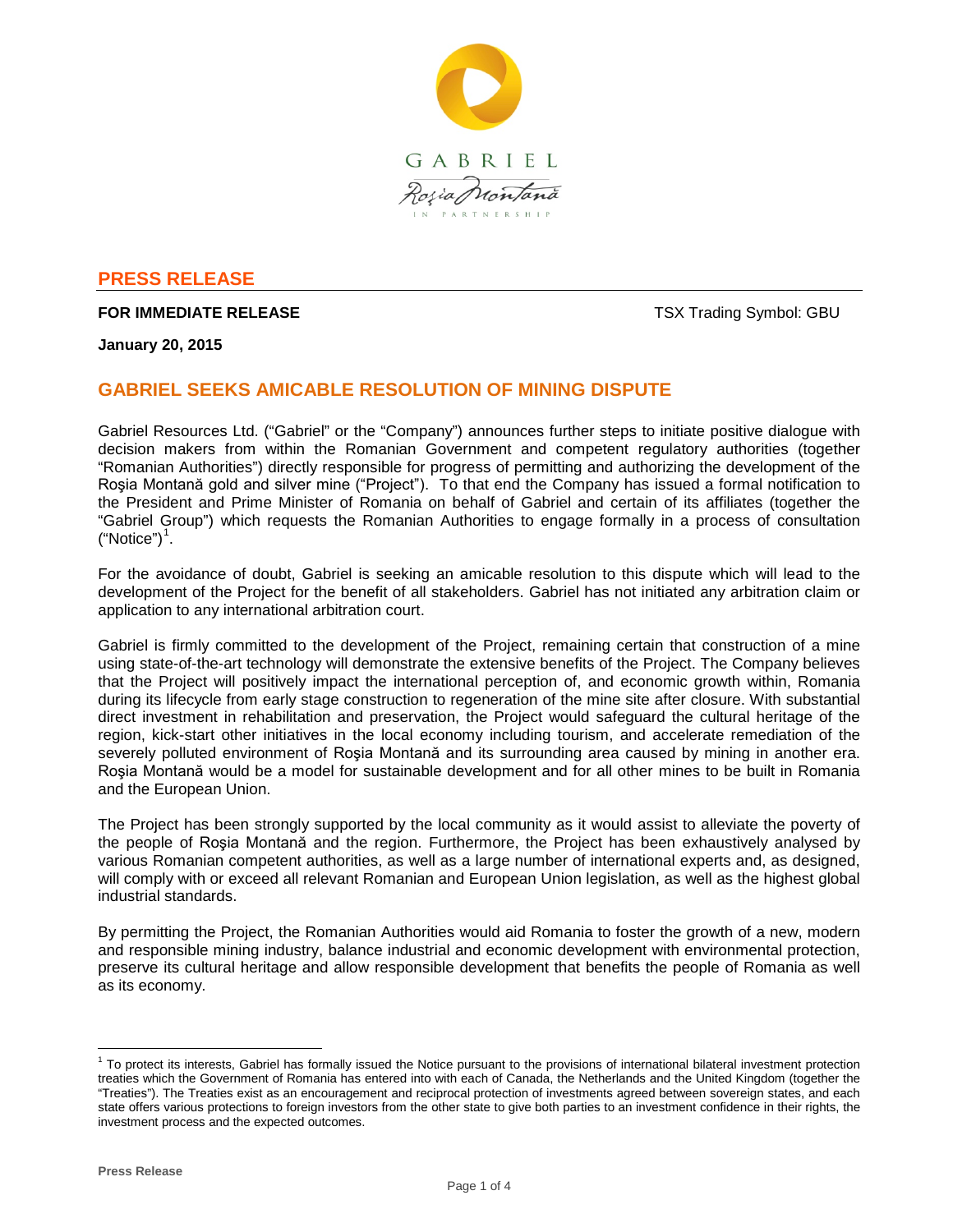Over the past fifteen years, the Gabriel Group has invested significant capital on the development of the Project, and there is still no certainty on the process to successfully permit the Project. The Gabriel Group believes that it has continuously acted in good faith and in a spirit of fairness and co-operation in all of its dealings with the Romanian Authorities and representatives of the State of Romania, as its partner and a shareholder in the Project, in order to advance the Project.

The Company is able to evidence a substantial number of persistent delays in permitting activities erroneously instituted by the Romanian Authorities. Ultimately, the Project is no longer the subject of routine, regulatory analysis by the competent administrative bodies charged with its assessment; instead it has become hostage to conflicts between rival political factions and misinformation that has further unnecessarily damaged the ability for development of the Project.

Gabriel has issued the Notice as it asserts that it has not been afforded the treatment by the Romanian Authorities that is stipulated by investment protection treaties signed by Romania. Accordingly, in view of the substantial losses that the Gabriel Group will incur if the Project is not permitted to proceed in accordance with all applicable laws, Gabriel has been left with no alternative but to file the Notice which requests the Romanian State to engage formally in a process of consultation as contemplated by the Treaties.

The Gabriel Group remains ready to engage at a senior level with the Romanian Authorities in order to resolve amicably the issues at dispute as soon as possible, to the benefit of all stakeholders.

Alternatively, in the event that the Gabriel Group is unable to obtain satisfactory resolution to determining a clear and robust path forward for permitting and construction of the Project, or Romania does not action tangible steps to reach such an amicable settlement*,* the Gabriel Group is prepared to present its claims to international arbitration in order to compensate fully for its rights to develop the Project that have been denied by Romania's treaty violations. The Gabriel Group also may pursue other available remedies.

Jonathan Henry, President and CEO of Gabriel, commented:

*"We are hopeful that an amicable resolution can be reached without the need to escalate this dispute to arbitration. We strongly believe that our past conduct has demonstrated that the Gabriel Group's overriding wish is to avoid any protracted disputes and to partner with Romania in developing a world-class and sustainable mining project for the benefit of Romania and all stakeholders.*

*We are firmly committed to the development of the Project and, more generally, to the commencement of a modern mining industry in Romania. We remain certain that actual construction of a mine using state-of-the-art technology will convince all those who have either unfounded or valid concerns as to the extensive benefits of the Project for the country as a whole. We are ready to cooperate with Romania to achieve that goal."*

For further information on this press release, please contact:

Jonathan Henry President and Chief Executive Officer Mobile: +44 7798 801783 [jh@gabrielresources.com](mailto:jh@gabrielresources.com)

Richard Brown Chief Commercial Officer Mobile: +44 7748 760276 richard.brown@gabrielresources.com

Bobby Morse Buchanan Mobile: +44 7802 875227 [bobbym@buchanan.uk.com](mailto:bobbym@buchanan.uk.com)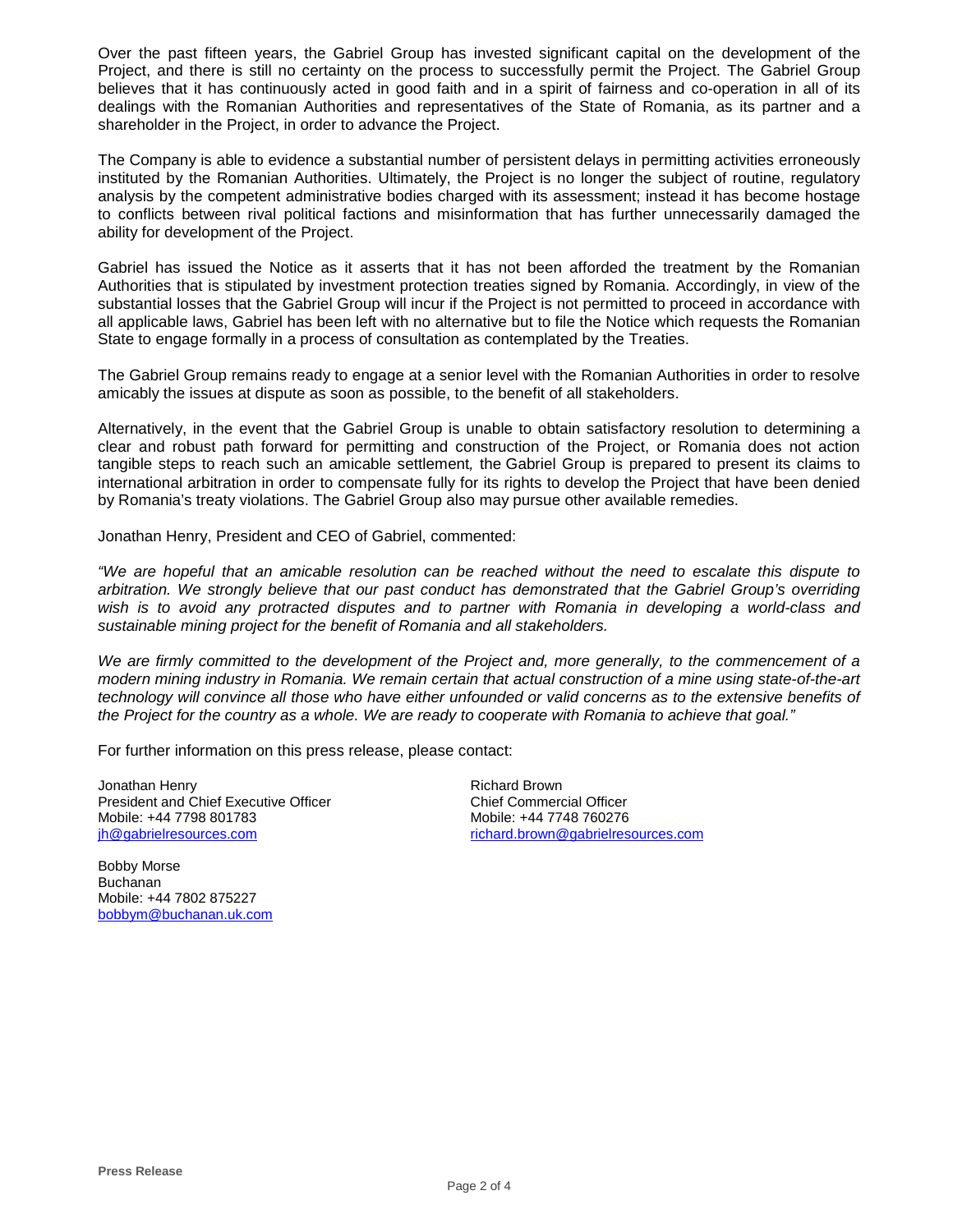### **About Bilateral Investment Treaties**

Resources investments can be high profile and capital intensive, especially for large complex projects or projects in sensitive areas. They are highly susceptible to political risk and other risks associated with the jurisdiction of the assets for development. Domestic politics and governments can prioritise immediate political expediency over benefits to the country, available through successful exploitation of those assets. This political approach can induce risks for investors such as expropriation, resource nationalism, contract renegotiation, new royalty regimes, revised taxation laws, increased regulation, opaque legal process – all of which can impair the viability of a project.

Bilateral Investment Treaties (BITs) exist as an encouragement and reciprocal protection of investments agreed between sovereign states. Each state offers various protections to foreign investors from the other state through a BIT which gives both parties to an investment confidence in their rights, the process and the outcomes. Without BITs countries would find it very difficult to attract foreign investment. Obligations are directly enforceable by investors against states through international arbitration in a neutral venue.

Among the protections offered to foreign investors under a BIT is "fair and equitable treatment". This is an autonomous standard that protects investors against a whole array of potential acts and omissions attributable to the host state, which expose the investment to significant risks, such as bad faith, discrimination, protectionist treatment, breach of legitimate expectations of the investor, failure to act in a consistent manner, or failure to afford proper level of administration of justice. Many of the issues present in the treatment of the Gabriel Group's investment in the Project by the Romanian Government and other Romanian authorities are typical of ways in which host states breach their obligations under the fair and equitable treatment standard. The treatment of the Gabriel Group's investment also has been inconsistent with other standards elaborated in BITs.

#### **About Gabriel**

Gabriel is a Canadian TSX-listed resource company focused on permitting and developing its world-class Roşia Montană gold and silver project. The exploitation license for the Project, the largest undeveloped gold deposit in Europe, is held exclusively by Roşia Montană Gold Corporation, a Romanian company in which Gabriel currently owns an 80.69 percent equity interest, with the 19.31 percent balance held by Minvest Roşia Montană S.A., a Romanian state-owned mining enterprise. Gabriel and RMGC are committed to responsible mining and sustainable development in the communities in which they operate. The Project is anticipated to bring over US\$24 billion (at US\$1,200/oz gold) to Romania as potential direct and indirect contribution to GDP. The Project will generate thousands of employment opportunities. Gabriel intends to build a state-of-the-art mine using best available techniques and implementing the highest environmental standards whilst preserving local and national cultural heritage in Romania.

For more information please visit the Company's website at **www.gabrielresources.com**.

#### **Forward-looking Statements**

This press release contains "forward-looking information" (also referred to as "forward-looking statements") within the meaning of applicable Canadian securities legislation. Forward-looking statements are provided for the purpose of providing information about management's current expectations and plans and allowing investors and others to get a better understanding of Gabriel's operating environment.

These forward-looking statements may state Gabriel's or its management's intentions, hopes, beliefs, expectations or predictions for the future. In this release, forward-looking statements are necessarily based upon a number of estimates and assumptions that, while considered reasonable by management at this time, are inherently subject to significant business, economic and competitive uncertainties and contingencies.

Any statements that express or involve discussions with respect to predictions, expectations, beliefs, plans, projections, objectives, assumptions or future events or performance (often, but not always, identified by words or phrases such as "expects", "is expected", "anticipates", "believes", "plans", "projects", "estimates", "assumes", "intends", "strategy", "goals", "objectives", "potential", "possible" or variations thereof or stating that certain actions, events, conditions or results "may", "could", "would", "should", "might" or "will" be taken, occur or be achieved, or the negative of any of these terms and similar expressions) are not statements of fact and may be forwardlooking statements.

Forward-looking statements are based upon certain assumptions and other important factors regarding present and future business strategies and the environment in which the Company will operate in the future, which could prove to be significantly incorrect. Forwardlooking statements are inherently subject to known and unknown risks, uncertainties and other factors that may cause the actual results, level of activity, performance or achievements of the Company and/or its subsidiaries to be materially different from those expressed or implied by such forward-looking statements. These risks, uncertainties and other factors include, without limitation, the attitudes and actions of the Romanian Government related to the Company's investment in Romania, including the response of the Romanian Authorities to the filing of the Notice; the ability of the Company to realize value from its investments in Romania pursuant to the Treaties and potential international arbitration proceedings in the event that the Company and the Romanian Authorities do not reach an agreement regarding development, construction and operation of the Project; the advancement of any potential international arbitration proceedings in a customary manner; the outcome of any potential international arbitration proceedings before arbitration tribunals as provided in the Treaties, including the timing and value of any arbitral award or settlement; management's expectation with regards to the amount of costs, fees and other expenses and commitments payable in connection with any potential arbitration; any inability or delay in recovering from Romania the amount of any award or settlement.